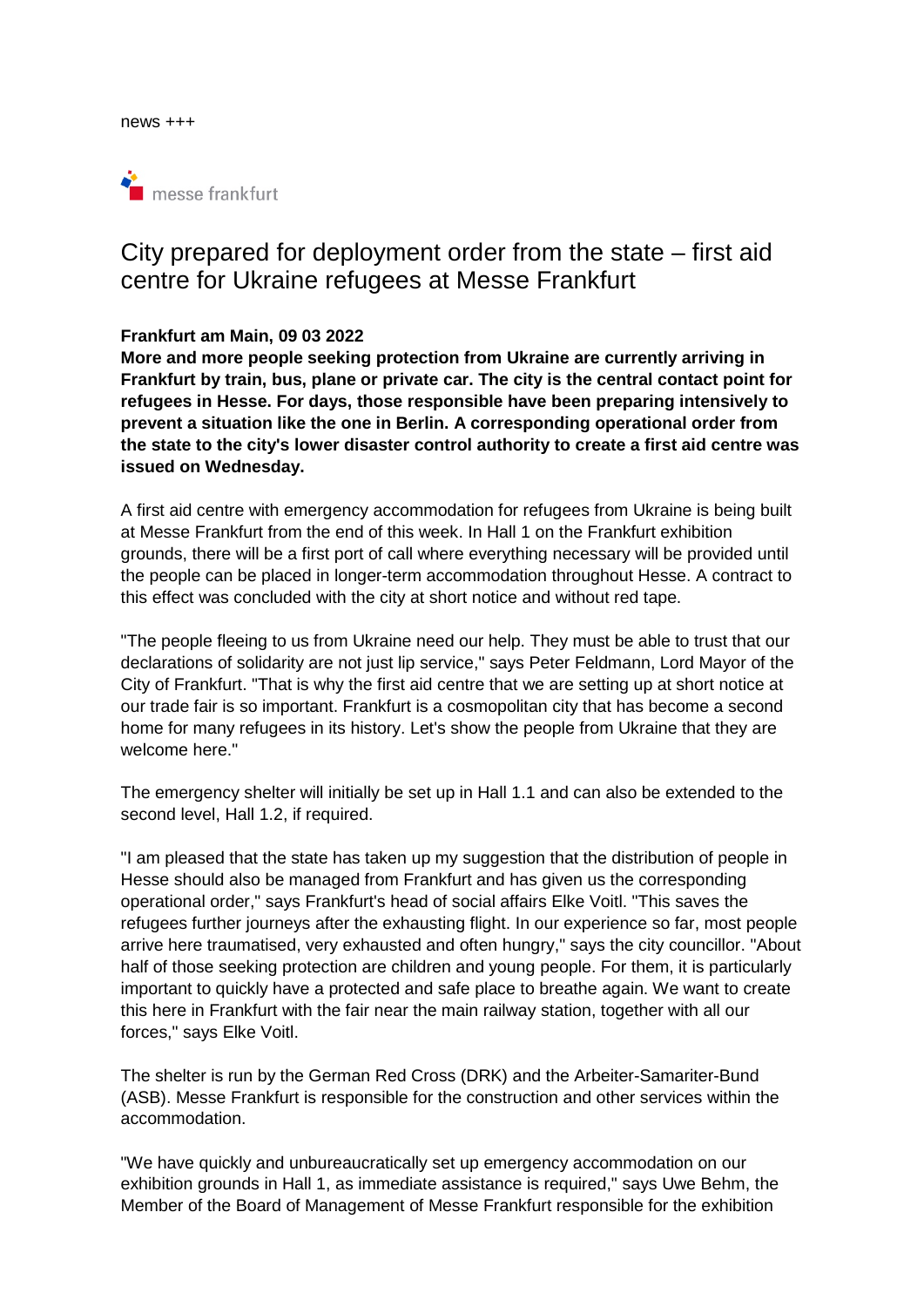grounds. "This has become a first point of contact or intermediate station to provide people who have had to flee Ukraine with everything they need until they can be placed in longer-term accommodation."

In addition to the corresponding preparations for the infrastructure on the exhibition grounds, Fairconstruction, a subsidiary of Messe Frankfurt, is helping to equip two sports halls for refugees in Frankfurt with stand construction materials.



First aid centre in Messe Frankfurt's exhibition hall 1. From left to right: Uwe Behm, Member of the Board of Management of Messe Frankfurt, Elke Voitl, Head of Social Affairs of the City of Frankfurt am Main, Peter Feldmann, Lord Mayor of the City of Frankfurt am Main and Chairman of the Supervisory Board of Messe Frankfurt. © City of Frankfurt am Main/ Ben Kilb

# **Press information and photographic material:**

http://messefrankfurt.com/journalisten

## **Visit us online:**

www.twitter.com/messefrankfurt www.instagram.com/messefrankfurt www.youtube.com/user/messefrankfurt

**Your contact:**  Markus Quint Tel.: +49 69 75 75-5905 markus.quint@messefrankfurt.com

Messe Frankfurt GmbH Ludwig-Erhard-Anlage 1 60327 Frankfurt am Main

www.messefrankfurt.com